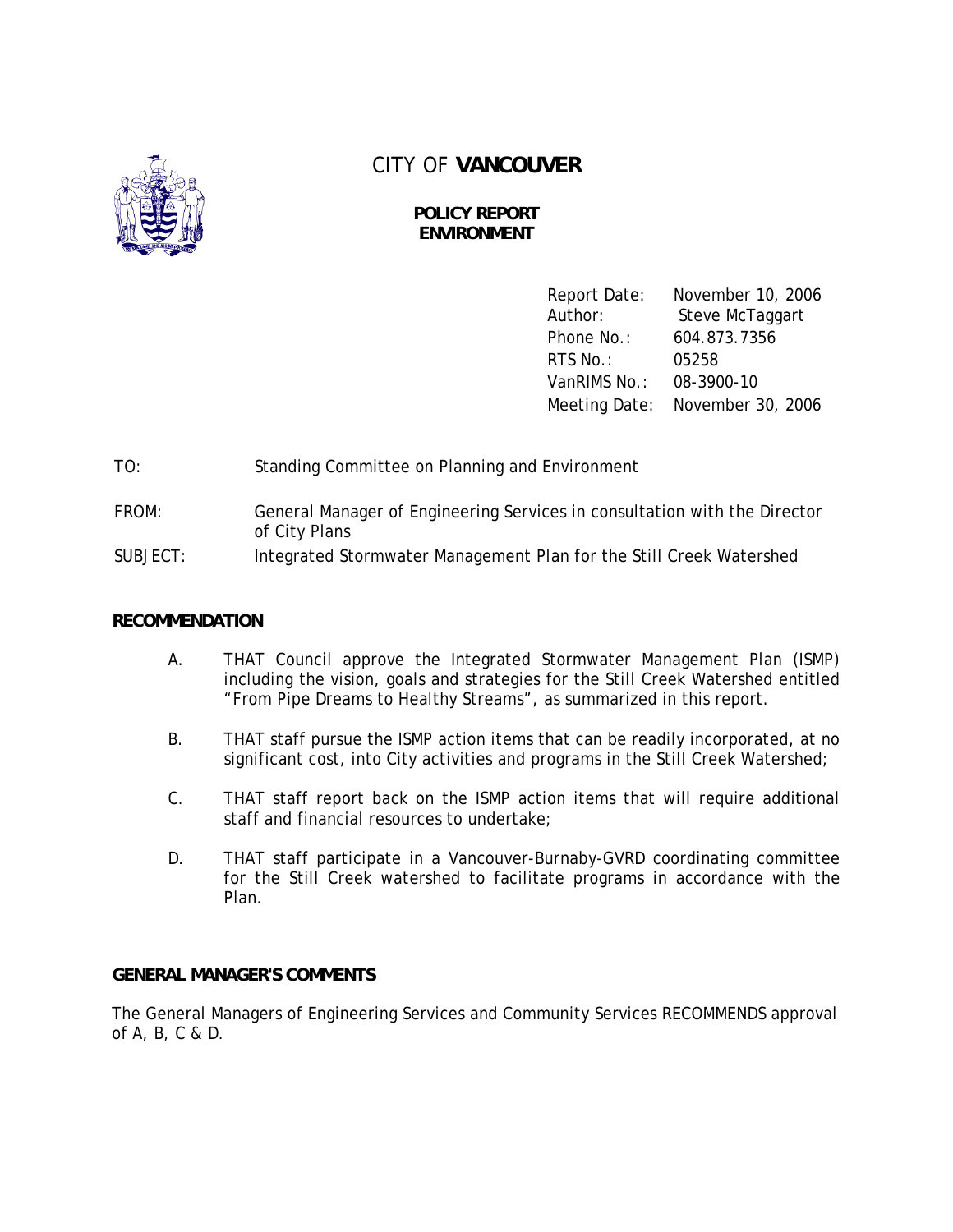## **CITY MANAGER'S COMMENTS**

The City Manager RECOMMENDS approval of the foregoing.

## **COUNCIL POLICY**

Council has approved numerous policies supporting the protection and revitalization of Still Creek (see Appendix A for details - limited distribution. Copy available in City Clerk's Office).

#### **SUMMARY**

Approximately one third of the Still Creek watershed is in Vancouver with the remainder in Burnaby. Development in this watershed over the past several decades has resulted in flooding issues, poor creek water quality, loss of habitat and reduced recreational opportunities. To address the environmental, recreational and flooding concerns, an Integrated Stormwater Management Plan was developed jointly by Vancouver, Burnaby and Greater Vancouver Regional District (GVRD) staff. This Plan provides eight key goals and over 100 possible actions which will give City and Regional staff a useful tool box when dealing with land use and infrastructure planning projects in the Still Creek watershed. The goals and strategies of the Plan are designed to improve the environment, develop recreational opportunities and help manage flooding risks.

#### **PURPOSE**

This report summarizes the key findings in the draft Integrated Stormwater Management Plan (ISMP) for the Still Creek watershed, and recommends approval of the Plan. It also recommends that the Plan's action items be used when carrying out activities in the watershed.

#### **BACKGROUND**

Still Creek is part of the Brunette watershed and is one of the last remaining streams in the urbanized portion of Vancouver. The upper portion of the watershed starts in the Metrotown area of Burnaby. The watershed then drains into the eastern part of Vancouver, through Renfrew Ravine/Park and down into the Grandview-Boundary industrial area. From this location it flows back into Burnaby and discharges into Burnaby Lake. Approximately one third of this watershed is located in Vancouver. The creek is also defined as a "Drainage Area" under the Greater Vancouver Sewerage & Drainage District Act. The District, on behalf of its members, is responsible for maintaining the Still Creek drainage channel.

In 1929, Still Creek was envisioned as part of Harland Bartholomew's "Parks and Pleasure Drive" system connecting Vancouver and Burnaby along the natural stream. However, engineered solutions prevailed and sections of the Creek and its tributaries were culverted, channelized and relocated in order to move water quickly and efficiently away.

Throughout the 1950s and '60s, buildings were located close to the creek's edge in anticipation of a completely enclosed system, creating flood risk, erosion, poor water quality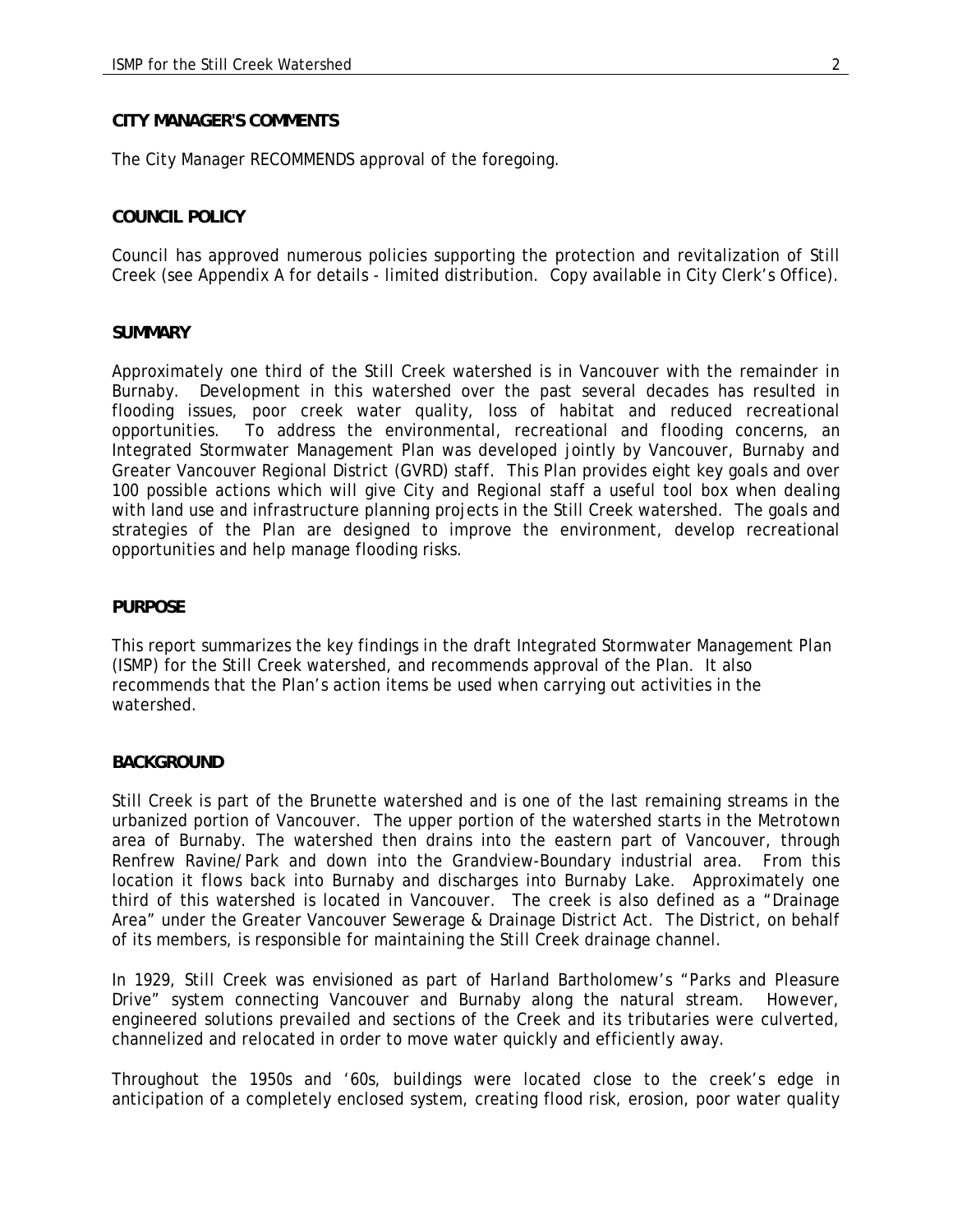and a loss of recreational opportunities. However, before the creek was fully enclosed, the philosophy of stormwater engineering shifted back to the preservation of more natural, open systems, resulting in a partly enclosed and partly open system.

In the late 1980s, Council developed policies to enhance and protect the creek, daylight culverted portions and link the 29<sup>th</sup> Avenue Skytrain Station to Burnaby Lake via a Still Creek Greenway. In 2002, Council endorsed the Still Creek Rehabilitation and Enhancement Plan and the first improvement project was completed in 2005.

Redevelopment within the Still Creek watershed in Vancouver and Burnaby has been increasing. It is now recognized that redevelopment of older properties can provide opportunities to enhance the creek and address watershed issues. As a result, Vancouver, Burnaby and the GVRD jointly developed a comprehensive stormwater management plan. This plan also complements the new Liquid Waste Management Plan approved by the Province in 2002, in which municipalities in the Greater Vancouver Regional District have committed to develop stormwater management plans for all of their watersheds over a 12 year period.

The Plan addresses the entire watershed and the activities of the public, private agencies and individuals that influence the watershed. Five public open houses and stakeholder workshops have been held to obtain input and comment on the draft Plan. The attendees included property and business owners bordering the creek, residents, stewardship groups and developers who provided valuable input into the Plan.

#### **DISCUSSION**

In a complex urban area such as the Still Creek watershed, activities by residents, businesses and governments all impact the watershed. This integrated stormwater management plan will be used as one of the land use planning and infrastructure planning tools for the Still Creek watershed to reduce the cumulative impacts of development on the environment and our recreational resources.

Vision, Goals and Strategies

The following vision for the Still Creek watershed was developed by the joint staff team:

## *"to protect or enhance the aquatic and terrestrial ecosystems and the human populations they support in an integrated manner that accommodates growth and development".*

This vision embraces the concept of "natural capital" – the value of nature as an essential part of our economy, and the fundamental interdependence between the health of our natural environment and human health and well-being. This philosophy is the basis for a growing trend towards more environmentally sensitive land use practices generally and in particular where watercourses are present. The broad directions of the ISMP will also support and provide input to the City's Ecodensity initiative as part of that program's principle to restore and expand natural environments that reflect our ecology, provide space for recreation and natural experiences and foster a sense of community.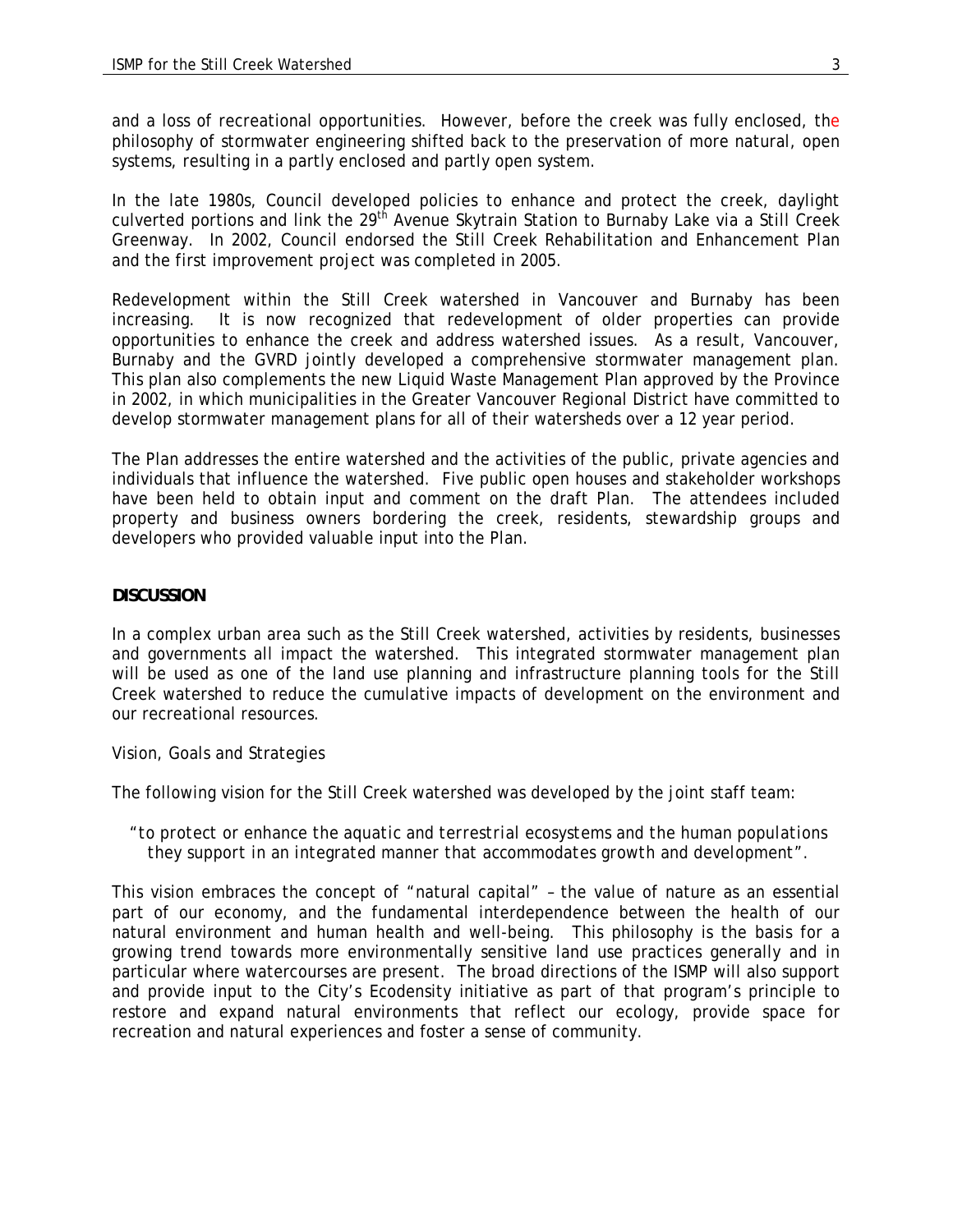In order to protect and enhance the "natural capital" of the Still Creek watershed, eight key goals have been developed under the three areas: rainwater management, environmental protection, and recreational enhancement.

The rainwater management goals are:

- Goal 1: Reduce flood impacts on people, property and the stream channel and strive to restore a more natural flow regime.
- Goal 2: Reduce stream erosion and downstream sedimentation to levels approaching a more natural system.

The strategies developed to meet these rainwater management goals include source control measures which will reduce peak runoff rates and volumes, increase base flows and improve water quality. Examples of source control initiatives include reducing impervious surfaces, using absorbent soils in landscaping, installing stormwater retention-infiltration structures, and creating vegetative swales along roadways and in parking lots. The level of imperviousness of an area is critical to a stream's hydrology, environmental health and flood risk. There are many benefits from a water quantity and quality perspective in returning water to the soil, which acts as a sponge and filter rather than collecting the water on impervious surfaces and piping it to the nearest stream. Neighbourhood and watershed-scale rainwater management facilities and improved maintenance practices among Vancouver, Burnaby and the GVRD are also being considered to help achieve these rainwater management goals.

The environmental protection goals are:

- Goal 3: Protect and enhance streamside and aquatic habitats.
- Goal 4: Protect and enhance urban forest and terrestrial habitats.
- Goal 5: Protect and improve water quality.
- Goal 6: Maintain and augment native species biodiversity.

The proposed strategies to achieve these goals along the stream corridor include maintaining open-channel watercourses, improving fish access, improving habitat quality for fish and wildlife, providing continuous streamside vegetation, promoting native vegetation, controlling non-native vegetation, monitoring water quality and responding to monitoring results. Strategies proposed throughout the watershed include maximizing tree cover, preventing contaminants from entering the storm sewer system, encouraging watershed stewardship and protecting and enhancing habitat reservoirs and refuges.

The recreational enhancement goals are:

- Goal 7: Connect people with the watershed and its streams
- Goal 8: Provide stream related education.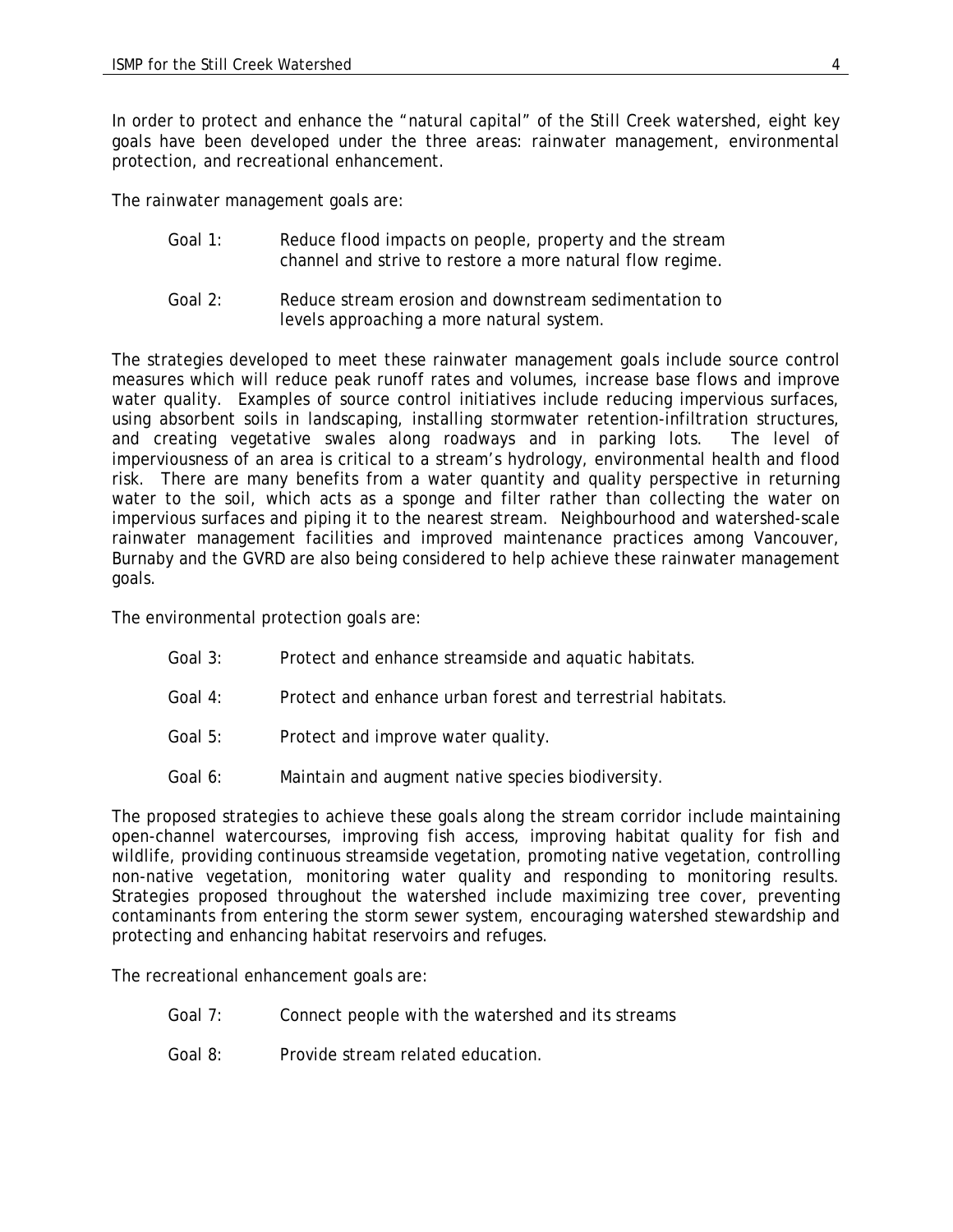The strategies designed to achieve these goals include creating a variety of experiences along the stream corridor and their tributaries, providing multiple opportunities for people to access the streams, developing an integrated watershed bike and pedestrian system, and creating and enhancing environmental education opportunities throughout the watershed. Implementation of these strategies is designed to improve the liveability of the area as well as to provide public education on the protection of our natural systems.

# Plan Implementation Actions

Based on these goals and strategies, more than 100 short and longer-term action items have been developed, as detailed in the ISMP. Several important actions are already underway and are outlined in the bullets below. Some of the other action items can be pursued using current staff resources at no significant additional cost while many will require further study and resources in order to evaluate their costs and benefits. Examples of these action items are also outlined below.

Action items currently underway include:

- A major creek enhancement project (part of the Still Creek Enhancement Plan approved by Council in 2002) will improve the stream bed, reconstruct and replant the streamside areas with native vegetation and add a greenway along Cornett Road in the Grandview Boundary Industrial Area. A contract to develop the detailed design of this project was recently reported to Council. The project design and costing will be reported to Council in the Spring of 2007;
- Adjacent to the improvement noted above, an existing culverted section of Still Creek will be daylighted and a greenway added as part of the new Canadian Tire store development on Grandview Highway;
- Flood proofing measures have been developed along the lower sections of Still Creek (Grandview Boundary Industrial Area) and will be reported to Council in the near future as part of the City's overall flood proofing measures;

Examples of action items with no significant cost include:

- Community outreach to publicize the ISMP and educate the public;
- Educating and building partnerships with landowners and developers;
- Incorporating bio-filtration features into new corner bulges in residential areas;
- Developing an enhanced water quality monitoring program;

Examples of action items which will require further study and resources include:

- Developing comprehensive private property source control options (eg. stormwater retention-infiltration facilities, parking lot treatment systems, including bio-filtration swales, and permeable pavement options);
- Reviewing alternative street and sidewalk infrastructure design standards;
- Pursuing long-term acquisition of land at strategic locations to provide a continuous Still Creek greenway along the stream corridor.

As the action items are reviewed, implementation priorities will need to be determined and City policies and by-laws updated as required. Work undertaken by the City's Sustainability Group to develop the Vancouver Green Building Strategy (VGBS) will also complement many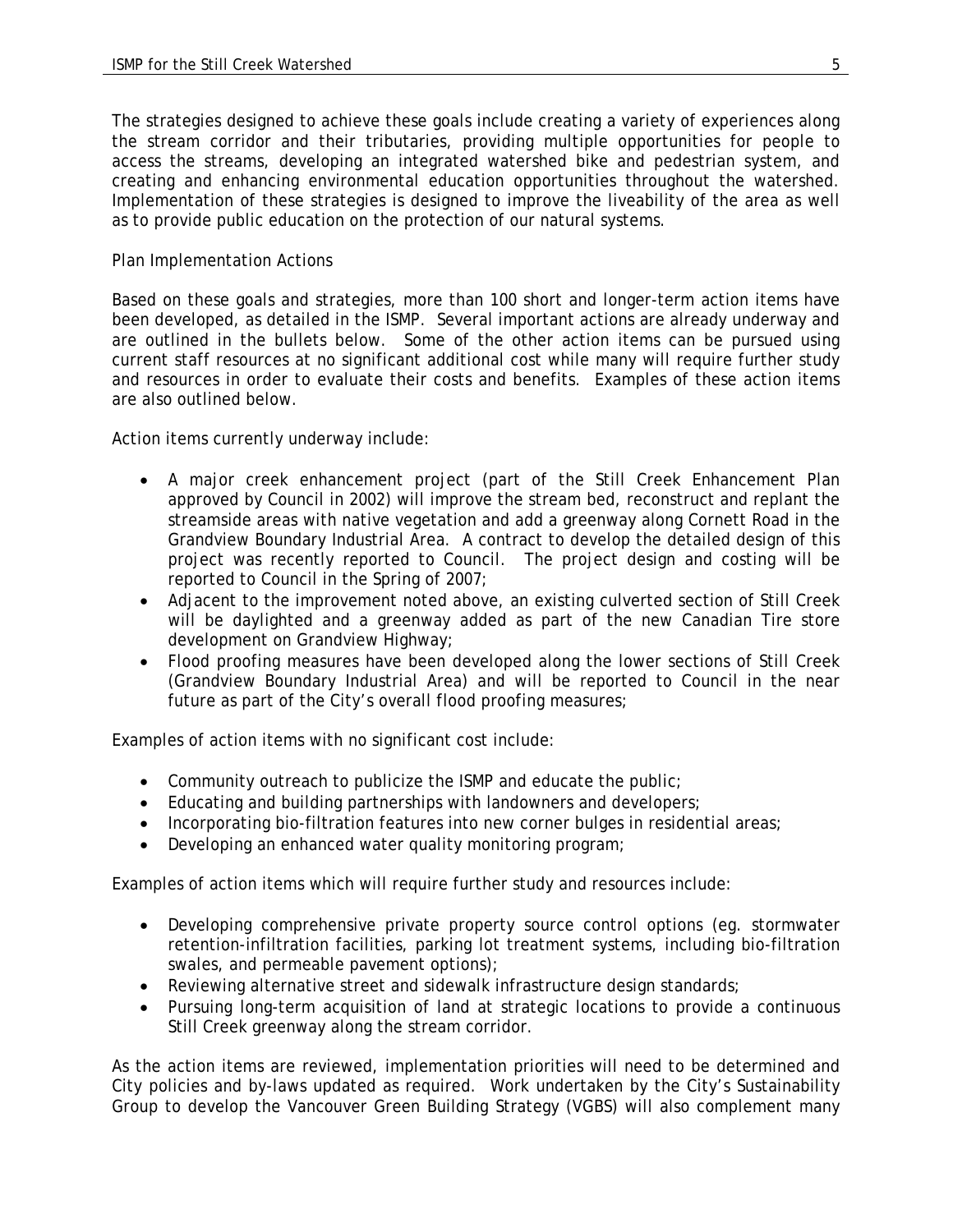of the goals and strategies in the Still Creek ISMP. Staff will be working together to ensure integration of both the VGBS and ISMP initiatives.

In order to protect and improve the Still Creek watershed, it is recommended that Council approve the Still Creek ISMP which includes the vision, goals and strategies for the entire Still Creek watershed. It is also recommended that staff review and incorporate the ISMP action items which have no significant cost into existing City activities and programs in the Still Creek area. In addition, action items which need more study and resources to undertake will be reported to Council as required.

As previously noted, several jurisdictions manage the activities in and around Still Creek. Coordination of improvements among Vancouver, Burnaby and the GVRD is needed to ensure there is an integrated approach for the entire watershed. It is recommended that staff be authorized to participate on a coordinating committee with Burnaby and the GVRD in order to enable the integrated and consistent application of the actions proposed in the Plan.

## **FINANCIAL IMPLICATIONS**

No immediate funding is required to begin implementing the Plan. Many of the projects developed under the ISMP do require additional funding and will be brought to Council as they are developed.

## **ENVIRONMENTAL IMPLICATIONS**

The ISMP seeks to protect and enhance aquatic habitat, terrestrial habitat and biodiversity in the Still Creek watershed. It embraces the concept of "natural capital" as the fundamental interdependence between the health of our natural environment and human health and wellbeing.

# **SOCIAL IMPLICATIONS**

The ISMP seeks to enhance recreational opportunities in the Still Creek watershed. It also increases public awareness and understanding of our connection with natural systems and their value in maintaining quality of life.

## **CONCLUSION**

The Still Creek ISMP is a management plan that identifies common goals for the watershed within the three jurisdictions of Vancouver, Burnaby and the GVRD. The Plan can be used as a key tool in future land use and infrastructure planning to help protect and enhance the Still Creek environment and its recreational opportunities and to help reduce the risk of flooding.

\* \* \* \* \*